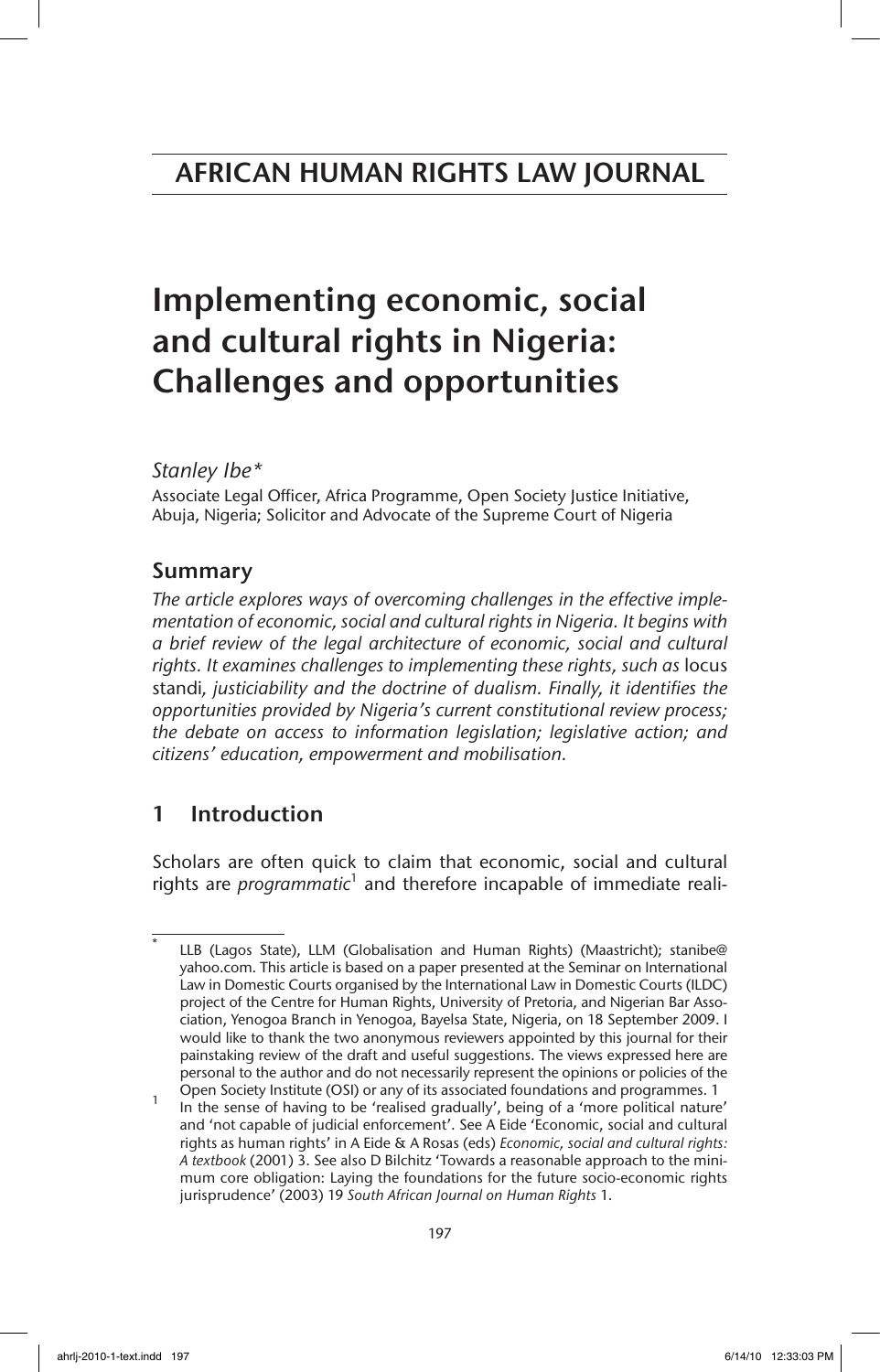sation.<sup>2</sup> This claim is reinforced by the language of the International Covenant on Economic, Social and Cultural Rights (ICESCR), which gives considerable discretion to states in the standard and timing of recognised rights.<sup>3</sup>

The wide  $gap<sup>4</sup>$  between the reception and enforcement of economic, social and cultural rights, on the one hand, and civil and political rights, on the other, ensures that the former are treated less seriously than the latter. However, economic, social and cultural rights have far-reaching implications for the lives and livelihood of millions of poor and powerless Africans.

In Nigeria, economic, social and cultural rights are recognised under chapter II of the 1999 Constitution as Fundamental Objectives and Directive Principles of State Policy (DPSP). However, section 6(6)(c) seems to prohibit the courts from entertaining matters arising out of violations of chapter II. If one assumes that this is fatal to litigation on economic, social and cultural rights, $5$  one needs to look for other opportunities to realise these rights.

The article explores such opportunities with a view to eliciting a discussion on the need to realise the *rights of the poor.* It reviews the legal architecture of economic, social and cultural rights as well as challenges to implementing this specie of rights, such as *locus standi*, justiciability and the doctrine of dualism. Finally, it explores the opportunities provided by Nigeria's current constitutional review process; the debate on access to information legislation; legislative action; and citizens' education, empowerment and mobilisation.

# 2 Legal architecture of economic, social and cultural rights

Economic, social and cultural rights exist on three different but interconnected levels — international, regional and national. At the international level, the Universal Declaration on Human Rights (Universal Declara-

 $\frac{2}{3}$  Indeed, art 2 of ICESCR urges states to 'progressively realise' these rights.

Exceptions are the right to free and compulsory primary education and the principle of non-discrimination. See J Cottrell & Y Ghai 'The role of the courts in implementing economic, social and cultural rights' in Y Ghai & J Cottrell (eds) *Economic, social and cultural rights in practice – The role of judges in implementing economic, social and cultural rights* (2004) 61.

<sup>4</sup> For background on the factors responsible for the existing gap, see S Ibe 'Beyond the rhetoric: Transcending justiciability in the enforcement of socio-economic rights in Nigeria' unpublished LLM dissertation, Maastricht University, Netherlands, 2006 (on file with author); RKM Smith *Textbook on international human rights* (2003); Eide (n 1 above); HJ Steiner & P Alston *International human rights in context* (2000); MCR Craven *The International Covenant on Economic, Social and Cultural Rights: A perspective on its development* (1995).

 $\frac{5}{100}$  it is not. I provide the basis for this conclusion in sec 2 of the article.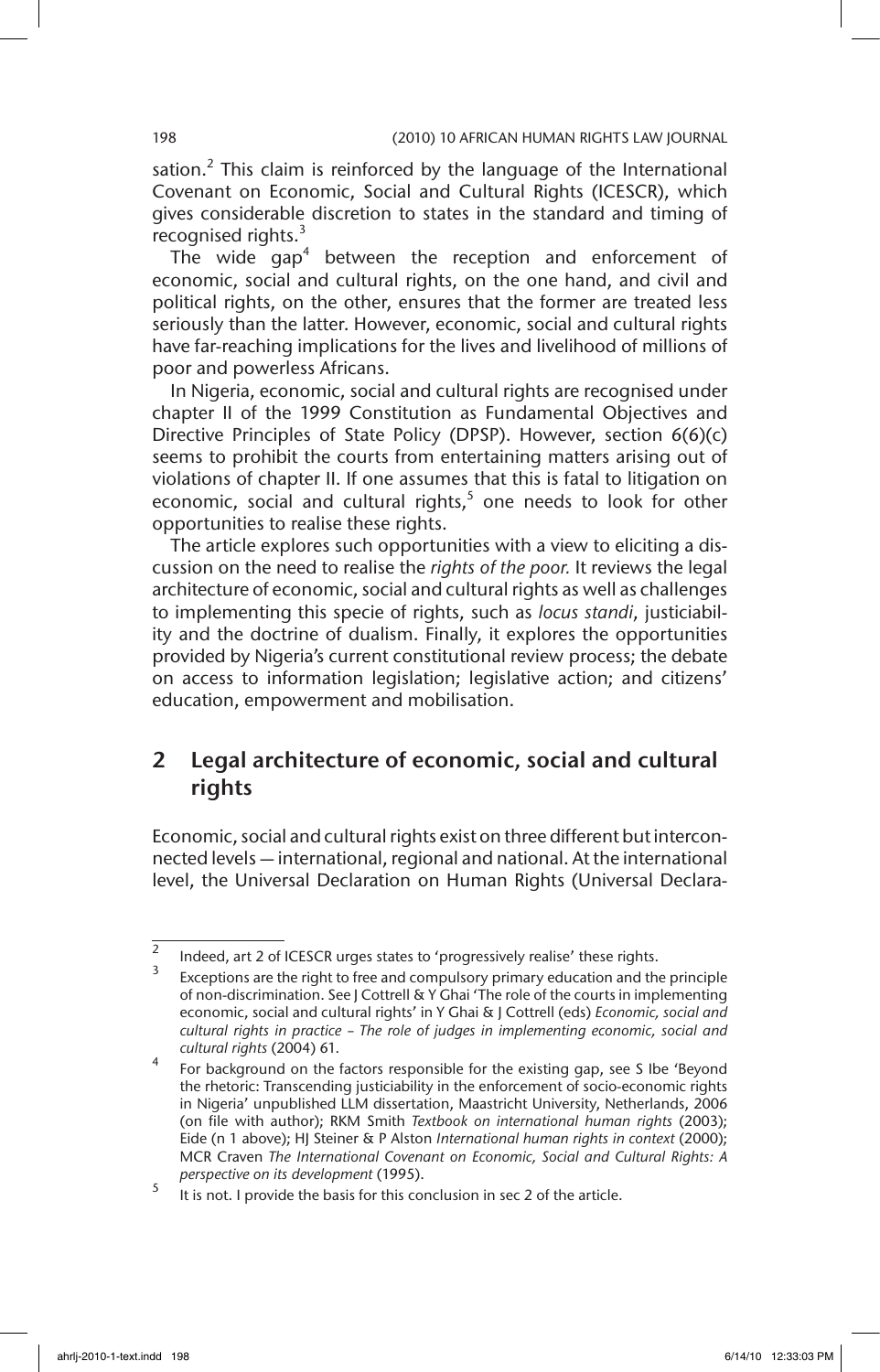tion) recognises a few economic, social and cultural rights.<sup>6</sup> ICESCR<sup>7</sup> is the framework for realising these rights. Until recently, ICESCR did not provide access to remedies at the international level for victims of violations of economic, social and cultural rights. $8$  Therefore, such victims had to resort to domestic or regional systems.

Described as representing 'a significantly new and challenging normative framework for the implementation of economic, social and cultural rights',<sup>9</sup> the African Charter on Human and Peoples' Rights (African Charter) presents economic, social and cultural rights free of claw-back clauses.10

Unlike the case with ICESCR, $<sup>11</sup>$  state parties to the African Charter</sup> assume obligations that have immediate effect. State parties must respect, protect and fulfil all the rights in the Charter, including economic, social and cultural rights.<sup>12</sup> The obligation to respect, like that arising under ICESCR, means that states must 'refrain from actions or conduct that contravene or are capable of impeding the enjoyment of economic, social and cultural rights'.13 This obligation is neither

 $\overline{6}$  Examples include the right to an adequate standard of living (art 25); the right to property (art 17); the right to work (art 23); and the right to social security (arts 22 & 25).

By Resolution 543 (VI) of 5 February 1952, the Commission on Human Rights divided the rights contained in the Universal Declaration into what would become two separate covenants, ICESCR and the International Covenant on Civil and Political Rights (ICCPR), in part because economic, social and cultural rights were perceived as general principles for governments in the management of public affairs while civil and political rights were considered enforceable. See Ibe (n 4 above) 6.

The Optional Protocol to ICESCR, adopted on 10 December 2008, rectified this. Unlike ICESCR, ICCPR was adopted with an Optional Protocol establishing the procedure for individual complaints in 1966. See L Chenwi 'Correcting the historical asymmetry between rights: The Optional Protocol to the International Covenant on Economic, Social and Cultural Rights' (2009) 9 *African Human Rights Law Journal* 23-51.

<sup>9</sup> CA Odinkalu 'Implementing economic, social and cultural rights under the African Charter on Human and Peoples' Rights' in M Evans & R Murray (eds) *The African Charter on Human and Peoples' Rights – The system in practice 1986-2000* (2002) 178- 218 186.

<sup>10</sup> Civil and political rights are subject to claw-back clauses. See Ibe (n 4 above) 13.

Art 2 of ICESCR enunciates the 'progressive realisation' principle, which the ESCR Committee has described as 'a recognition of the fact that full realisation of all economic, social and cultural rights will generally not be able to be achieved in a short period of time'. See General Comment 3 on the Nature of State Parties' Obligations under ICESCR, para 9.

<sup>12</sup> Unfortunately, the Charter does not mention such ICESCR rights as the right to social security, an adequate standard of living (art 11(1)), freedom from hunger (art 11(2)) or the right to strike (art 8(1)(d)). Although the African Charter specifically provides for economic, social and cultural rights and recognises them as justiciable rights, state parties to the Charter have yet to realise these rights, either within domestic legal systems or at the regional level.

<sup>&</sup>lt;sup>13</sup> F Morka 'Economic, social and cultural rights and democracy: Establishing causality and mutuality' in HURILAWS *Enforcing economic, social and cultural rights in Nigeria – Rhetoric or reality?* (2005) 85 88.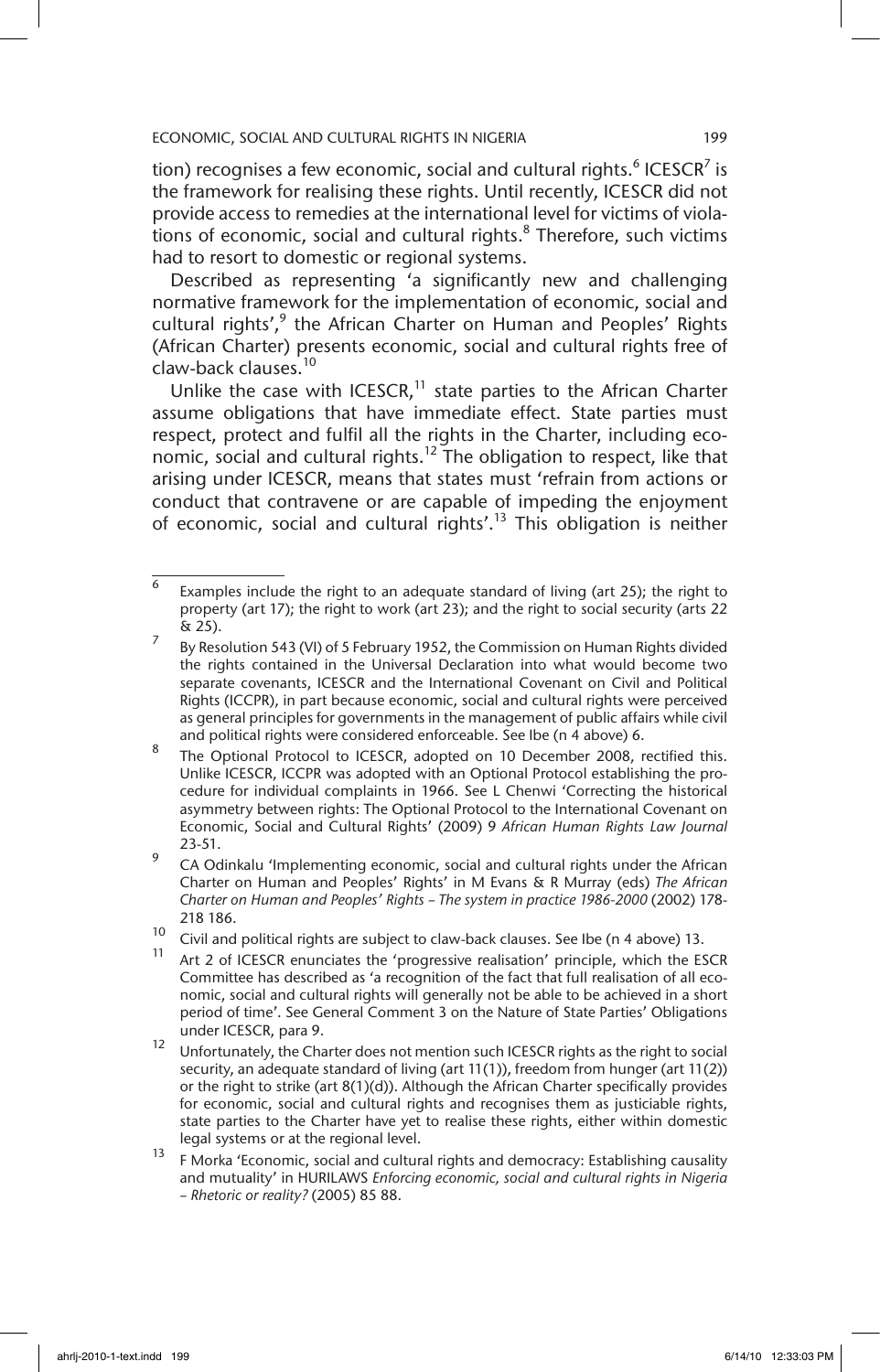contingent on 'availability of resources', nor subject to the notion of 'progressive realisation'. The obligation to protect involves a duty to encourage third parties (including non-state parties) to respect these rights or refrain from violating them. The obligation to fulfil creates a duty that 'requires states to take appropriate legislative, administrative, budgetary, judicial and other measures towards the full realisation of such rights'.<sup>14</sup> Significantly, article 45 of the African Charter makes all rights justiciable before the African Commission on Human and Peoples' Rights (African Commission).<sup>15</sup> Nigeria has ratified and domesticated the African Charter.<sup>16</sup>

In a recent decision,<sup>17</sup> the Economic Community of West African States (ECOWAS) Court of Justice confirmed that the 'rights guaranteed by the African Charter on Human and Peoples' Rights are justiciable before this court'.<sup>18</sup>

Nigeria's 1999 Constitution recognises economic, social and cultural rights in chapter II consisting of DPSP provisions.<sup>19</sup> Chapter II was devised to fulfil the promises made in the Preamble to the Constitution, *inter alia* to

provide for a constitution for the purpose of promoting the good government and welfare of all persons in our country on the principles of freedom, equality and justice and for the purpose of consolidating the unity of our people.

The Preamble and provisions of chapter II reflect the high ideals of a liberal democratic polity and thus serves as guidelines to action on major policy goals.<sup>20</sup> The rationale for the inclusion of chapter II in the 1999 Constitution, as in the 1979 Constitution, is that governments

 $\frac{14}{14}$  See Maastricht Guidelines on Violations of Economic, Social and Cultural Rights (1997) 15 *Netherlands Quarterly of Human Rights* 244.

<sup>&</sup>lt;sup>15</sup> See S Ibe 'Beyond justiciability: Realising the promise of socio-economic rights in Nigeria' (2007) 7 *African Human Rights Law Journal* 225 228.

<sup>16</sup> See African Charter on Human and Peoples' Rights (Ratification and Enforcement) Act ch A9, Laws of the Federation of Nigeria, 2004 which domesticates the Charter in accordance with sec 12 of the 1999 Constitution. Sec 1 of the Act provides that '[t] he provisions of the Charter shall have force of law in Nigeria and shall be given full recognition and effect and be applied by all authorities and persons exercising legislative, executive or judicial powers in Nigeria'. See also the decision in *Fawehinmi v Abacha* (2000) 6 NWLR Part 660, 228 confirming that the Charter is part of Nigerian law.

<sup>17</sup> *Registered Trustees of the Socio-Economic Rights and Accountability Project (SERAP) v Federal Republic of Nigeria & Universal Basic Education Commission*, Suit ECW/CCJ/ APP/08/08, ruling of 27 October 2009 (on file with author).

 $\frac{18}{19}$  n 17 above, para 19.

The term was first used in the 1979 Constitution. Justice Mamman Nasir described fundamental objectives as identifying 'the ultimate objectives of the nation' and the Directive Principles as laying down the 'policies which are expected to be pursued in the efforts of the nation to realise the national ideals' (see *Archbishop Okogie v The Attorney-General of Lagos State* (1981) 2 NCLR 350).

<sup>20</sup> O Agbakoba & U Emelonye *Test of progressive realisation of economic, social and cultural rights in Nigeria (1990-1999 Budget Analysis)* (2001) 1-2.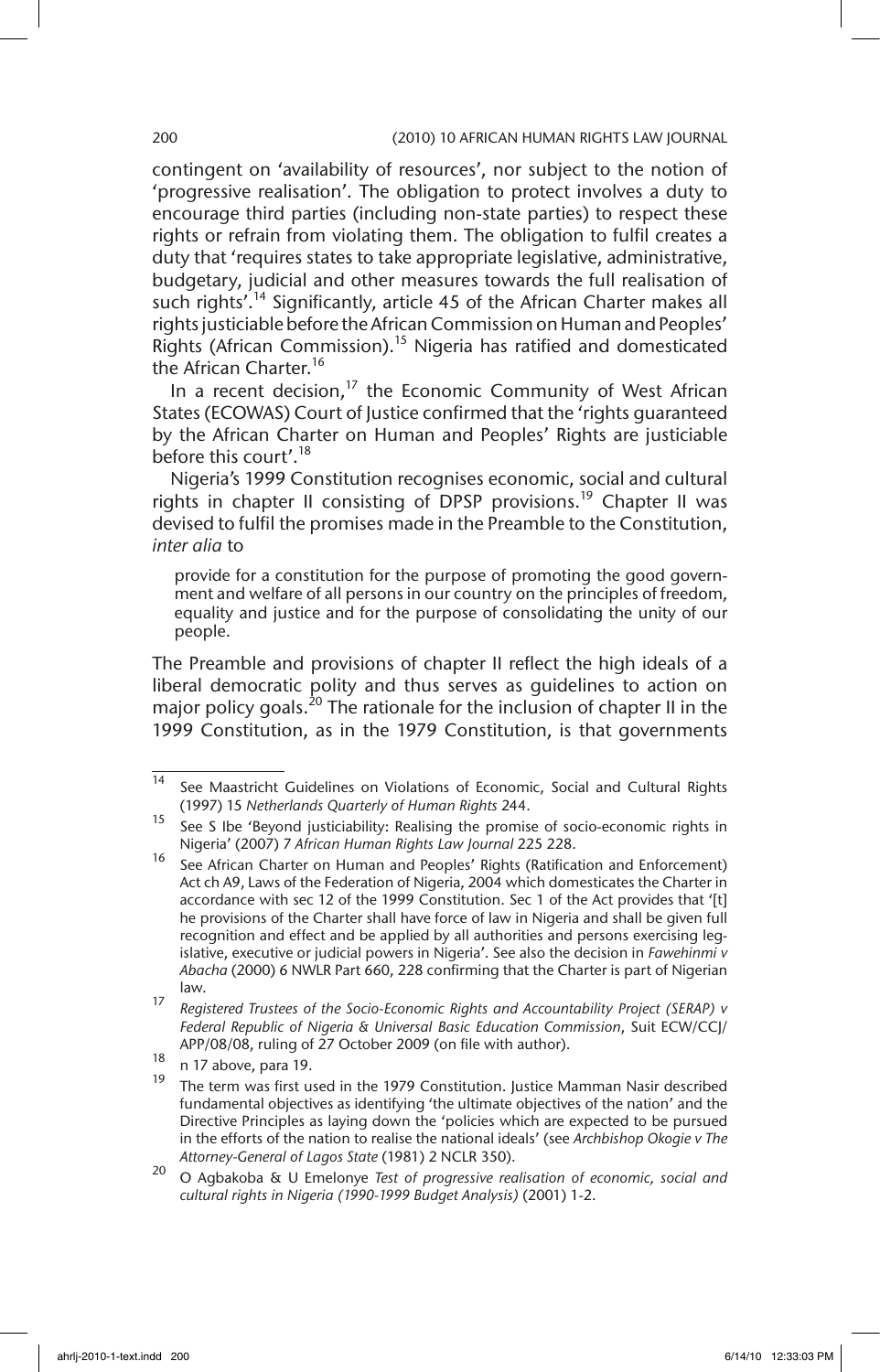in developing countries have tended to be pre-occupied with power and its material perquisites and have scant regard for political ideals as to how society can be organised and ruled to the best advantage of all.<sup>21</sup> The resultant effect of this pre-occupation is that existing social divisions in Nigeria's heterogeneous population are perpetuated.

The first section under chapter II recognises the duty and responsibility of 'all organs of government, and all authorities and persons, exercising legislative, executive or judicial powers, to conform to, observe and apply the provisions of this chapter of this Constitution'.<sup>22</sup> Similarly, section 224 provides that the programmes and objectives of a political party must conform to the provisions of chapter II. Finally, item 60 of the Exclusive Legislative List gives the National Assembly the power to make laws with respect to the establishment and regulation of authorities to promote and enforce the observance of the DPSP contained in chapter II. However, section 6(6)(c) of the same Constitution seems to prohibit the courts from entertaining cases arising under or as a result of chapter II.<sup>23</sup> Although it seems that by virtue of section  $6(6)$ (c) economic, social and cultural rights are non-justiciable, I argue that this is not necessarily true.

In *Archbishop Anthony Okogie and Others v The Attorney-General of*  Lagos State,<sup>24</sup> Nigeria's Appeal Court was able to examine this interesting subject. By a circular dated 26 March 1980, the Lagos State government purported to abolish private primary education in the state. The plaintiffs challenged the circular as unconstitutional. Under the relevant provisions of the 1979 Constitution, the plaintiffs applied to refer the following question to the Court of Appeal:

Whether or not the provision of educational services by a private citizen or organisation comes under the classes of economic activities outside the major sectors of the economy in which every citizen of Nigeria is entitled to engage in and whose right so to do the state is enjoined to protect within the meaning of section 16(1)(c) of the Constitution.

In his decision on the merits of the case, Mamman Nasir J held that no court has 'jurisdiction to pronounce any decision as to whether any organ of government has acted or is acting in conformity with the Fundamental Objectives and Directive Principles'. He also clarified the role of the judiciary as 'limited to interpreting the general provisions

<sup>&</sup>lt;sup>21</sup> J Akande *Introduction to the Constitution of Nigeria* (2000) 52.

 $\frac{22}{23}$  Sec 13.

Consequently, some have argued that economic, social and cultural rights are not justiciable. See E Durojaye 'Litigating the right to health in Nigeria: Challenges and prospects' paper presented at the Conference on International Law and Human Rights Litigation in Africa organised by the Centre for Human Rights, University of Pretoria, South Africa, and the Amsterdam Centre for International Law, University of Amsterdam, Netherlands, 14-15 August 2009, University of Lagos, Nigeria 11-12; F Falana *Fundamental rights enforcement* (2004) 9.

 $24$  (1981) 2 NCLR 350. The facts and key pronouncements are excerpted from Ibe (n 15 above) 241-242.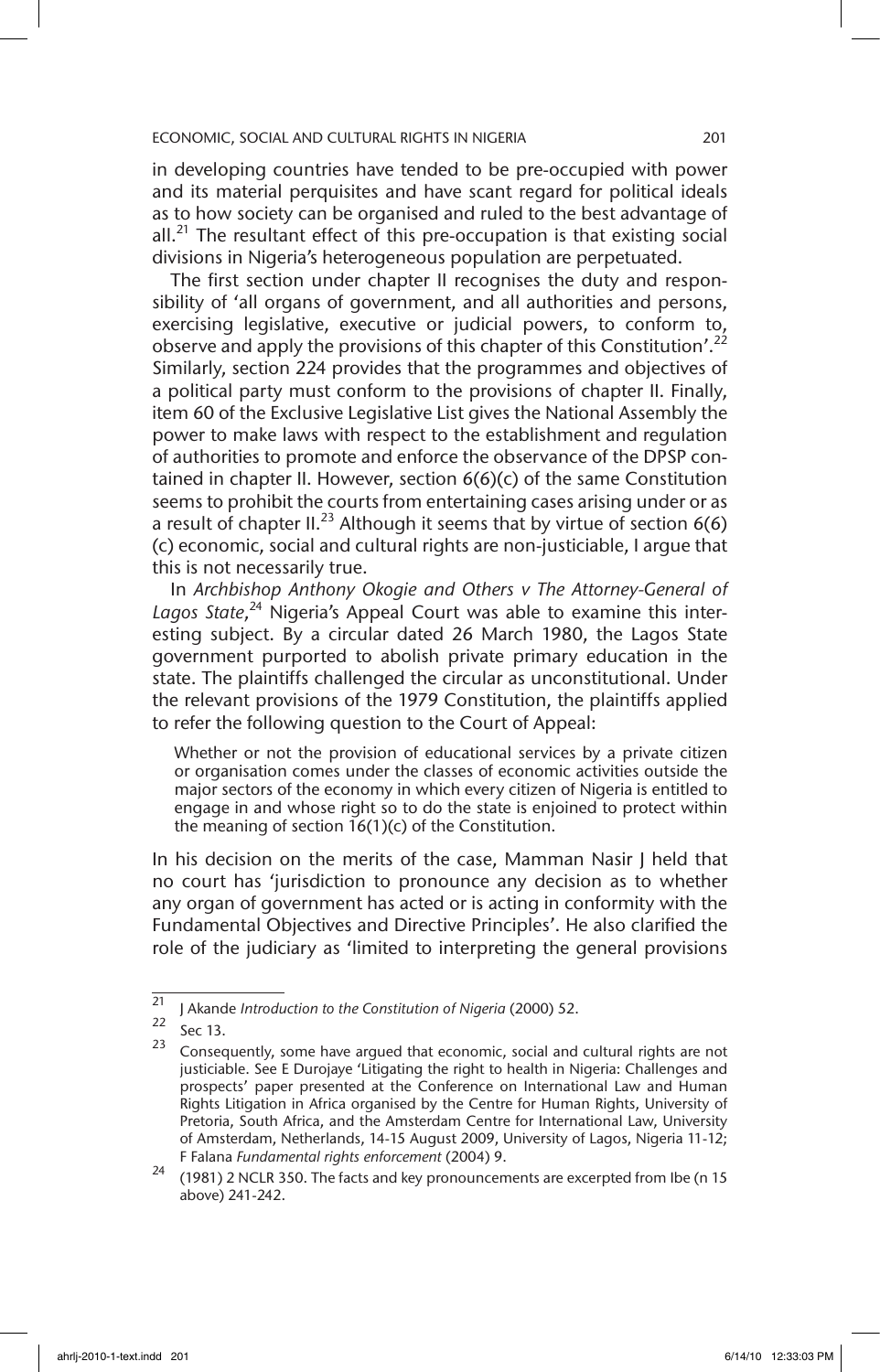of the Constitution or any other statute in such a way that the provisions of the chapter are observed'. I disagree with the popular idea that this decision<sup>25</sup> and others like it<sup>26</sup> make economic, social and cultural rights non-justiciable. If nothing else, the fact that the court pronounced on this matter demonstrates that judicial action is possible on matters arising out of chapter II violations. Furthermore, the court correctly observed that its role should be to interpret the provisions of the Constitution in a way that ensures that the provisions of chapter II are observed. I would therefore argue that, although section  $6(6)(c)$ provides the basis for arguing against the justiciability of economic, social and cultural rights, it does make an important exception, namely, 'except as otherwise provided by this Constitution'.27 This means that a provision of the Constitution, such as item 60 of the Exclusive Legislative List, changes the equation to the extent that the legislature enacts any specific legislation seeking to implement chapter II.

The legislature has in fact done so in the case of Nigeria's anti-corruption crusade. In *Attorney-General of Ondo State v Attorney-General of the Federation*, 28 Uwaifo J made clear the relationship between item 60(a) and section  $15(5)^{29}$  of the Constitution in these words:<sup>30</sup>

It is quite tenable, in my view to consider item 60(a) in regard to section 15(5) of the Constitution as having placed directly as a subject in the exclusive legislative list, the abolition of all corrupt practices and abuse of office, in the terms that the item is stated. Under the circumstance, the National Assembly may, in the exercise of the substantive powers given by section 4 of the Constitution in relation to item 60(a), make all laws which are directed to the end of those powers and which are reasonably incidental to their absolute and entire fulfilment.

 $25$  Indeed, the decision liberalises access to primary education by providing the platform for establishing privately-owned primary schools in Lagos State.

<sup>26</sup> See also *Uzoukwu v Ezeonu II* (1991) 6 NWLR Part 200.

<sup>27</sup> In *Federal Republic of Nigeria v Alhaji Mika Anache & Others* (2004) 14 WRN 1-90 61, Justice Niki Tobi explained that 'the non-justiciability of section 6(6)(c) of the Constitution is neither total nor sacrosanct as the subsection provides a leeway by the use of the words "except as otherwise provided by this Constitution". This means that if the Constitution otherwise provides in another section, which makes a section or sections of Chapter II justiciable, it will be so interpreted by the courts.'

 $\frac{28}{29}$  (2002) 27 WRN 1-231.

Sec 15(5) provides: 'The state shall abolish all corrupt practices and abuse of power.' It is embedded in ch II of the 1999 Constitution.

<sup>30</sup> n 28 above, 160 paras 40-48. In the *Anache* case (n 27 above), Tobi J emphasised that '… item 60(a) is one of the items that the National Assembly is vested with legislative power … by item 60(a), the National Assembly is empowered to establish and regulate authorities to "promote and enforce the observance of the provisions of chapter 2 of the Constitution"' (63).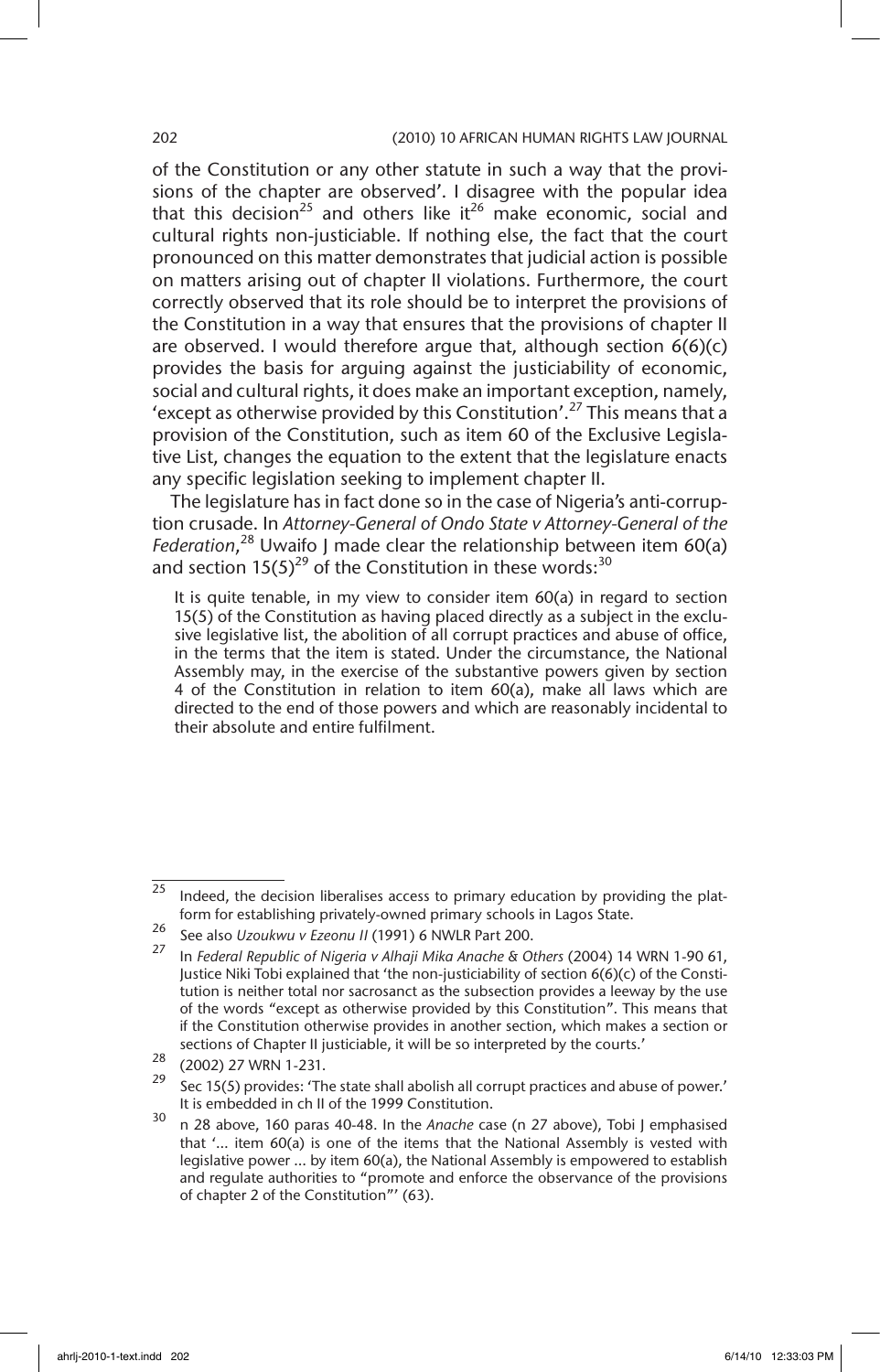Further, Nigeria's chapter II owes its origin to India.<sup>31</sup> The Indian judiciary has set a precedent regarding DPSP, in an expansive model of interpretation for economic, social and cultural rights. The model identifies an undeniable link between justiciable civil and political rights and supposedly non-justiciable economic, social and cultural rights. In a plethora of cases, beginning with *Maneka Gandhi,*32 the court expanded civil and political rights to include economic, social and cultural rights. Indeed, we can argue that this happens in a rather subtle form in Nigeria.

There are several cases in which the judiciary has granted bail to a criminal suspect on account of ill-health.<sup>33</sup> Clearly, the subject matter is a civil and political right, namely, the right to bail as an integral part of the right to personal liberty. However, a socio-economic right (the right to health) is relied upon for the purpose of claiming a civil and political right. This is a model firmly rooted in Indian jurisprudence, but also interesting for its positive contribution to improving rights. It is therefore important to consciously apply this principle in the dispensation of justice.

Strengthening institutions such as the Independent National Electoral Commission (INEC), the National Human Rights Commission (NHRC), the Economic and Financial Crimes Commission and the Independent Corrupt Practices and Other Related Offences Commission (ICPC) will ensure that citizens determine that their leaders and independent institutions guarantee responsible and accountable governance at all levels.

# 3 Challenges to implementing economic, social and cultural rights in Nigeria

In this section, I consider the challenges of *locus standi*, justiciability and dualism which impede the implementation of economic, social and cultural rights in Nigeria.

<sup>&</sup>lt;sup>31</sup> It is crucial to observe that India's adoption of the DPSP was defined by its historical and social context as well as international developments at the time of its drafting, which predated the general trend towards decolonisation. Things have since changed. Eg, the Vienna Declaration of 1993 expressly affirms the current trend towards universality, indivisibility, interdependence and interrelatedness of all rights.

<sup>32</sup> See also *Francis Coralie Mullin v Union Territory of Delhi* (1981) 1 SCC 608, where the Supreme Court held that the right to life guaranteed under art 21 of the Indian Constitution includes the right to live with human dignity and all that goes along with it.

<sup>&</sup>lt;sup>33</sup> Courts are enjoined to grant bail in special circumstances, including cases where refusal of the application will put the applicant's health in serious jeopardy. See eg the case of *Fawehinmi v The State* (1990) 1 NWLR Part 127 486. In *Mohammed Abacha v State* (2002) 5 NWLR Part 761 638 653 para E, Ayoola J confirmed that '[w]hatever the stage at which bail is sought by an accused person, ill-health of the accused is a consideration weighty enough to be reckoned as special circumstance'.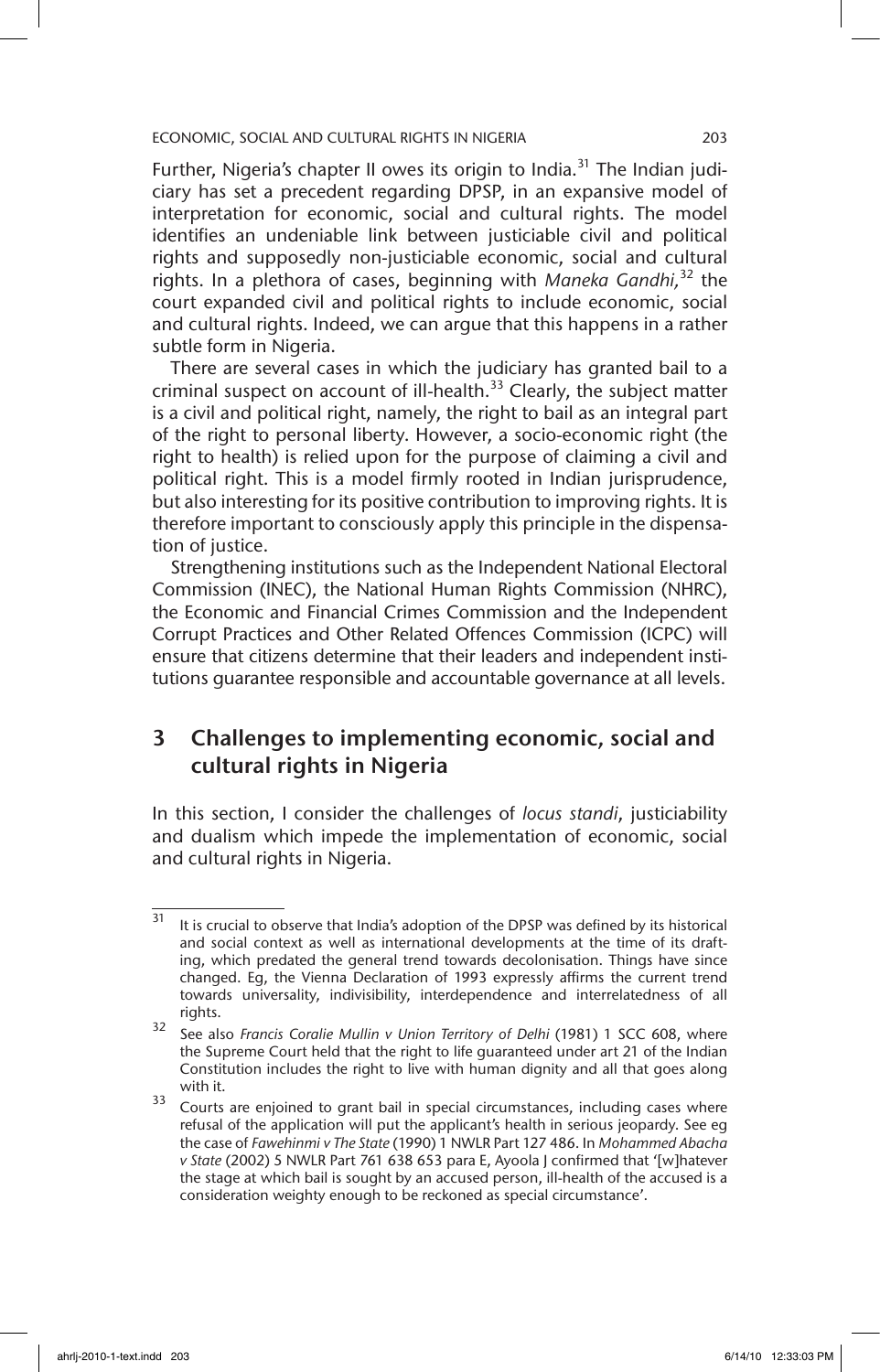### 3.1 The challenge of *locus standi*

The challenge of *locus standi* or standing to sue is relevant within the context of justiciable economic, social and cultural rights. This is because only in this context would it be necessary to approach the courts as individuals or a collective for the purpose of seeking judicial interpretation or a resolution of problems arising from or attributable to violations of economic, social and cultural rights.

Onnoghen J has described *locus standi* as 'the legal capacity to institute proceedings in a court of law or tribunal'.<sup>34</sup> In the alternative, it is 'the right of a party to appear and be heard on the question for determination before the court or tribunal'.35 To establish *locus standi*, a litigant must show sufficient interest in the suit or matter.

There are two criteria for showing sufficient interest. The first relates to the question whether the party could have been joined as a party to the suit. The second is whether the party seeking redress will suffer some injury or hardship arising from the litigation.<sup>36</sup> Consequently, only a party in imminent danger of any conduct of the adverse party has *locus standi* to commence an action.<sup>37</sup> In view of the strict requirements for establishing standing to sue, and the confusing decision in *Abraham Adesanya v President of the Federal Republic of Nigeria*, 38 it is often difficult or impossible for non-governmental organisations (NGOs) or other interested persons to sue on behalf of victims of rights violations. Regarded as the *locus classicus* on the subject in Nigeria, the *Adesanya* case sought a determination by the Supreme Court on three key issues, the most important of which concerns the correct interpretation of the provisions of section 6(6)(b). Section 6(6)(b) of the 1979/99 Constitutions provides as follows:

The judicial powers vested in accordance with the foregoing provisions of this section shall extend to all matters between persons, or between government or authority and to any person in Nigeria, and to all actions and proceedings relating thereto, for the determination of any question as to the civil rights and obligations of that person.

<sup>34</sup> See *Berende v Usman* (2005) 14 NWLR Part 944 1 16 paras D-E, quoting the decision in *Alhaji Gombe v PW (Nigeria) Ltd* (1995) 6 NWLR Part 402 402. In *Thomas & Others v Olufosoye* (1986) 1 NWLR Part 18 669, Ademola JCA, referring to the *locus classicus* on the issue of *locus standi* in Nigeria, *Senator Abraham Adesanya v The President of Nigeria* (2002) WRN Vol 44 80, said: '[I]t is also the law … that, to entitle a person to invoke judicial power, he must show that either his personal interest will immediately be or has been adversely affected by the action or that he has sustained or is in immediate danger of sustaining an injury to himself and which interest [*sic*] injury is over and above that of the general public.'

<sup>35</sup> As above. See also *Senator Abraham Adesanya v President of the Federal Republic of Nigeria* (n 34 above); *Fawehinmi v Col Akilu* (1987) 4 NWLR Part 67 797.

<sup>36</sup> Niki Tobi J in *Pam v Mohammed* (2008) 40 *Weekly Reports of Nigeria* 67 123.

<sup>37</sup> See *Olagunju v Yahaya* (1998) 3 NWLR Part 542 501.

See n 34 above.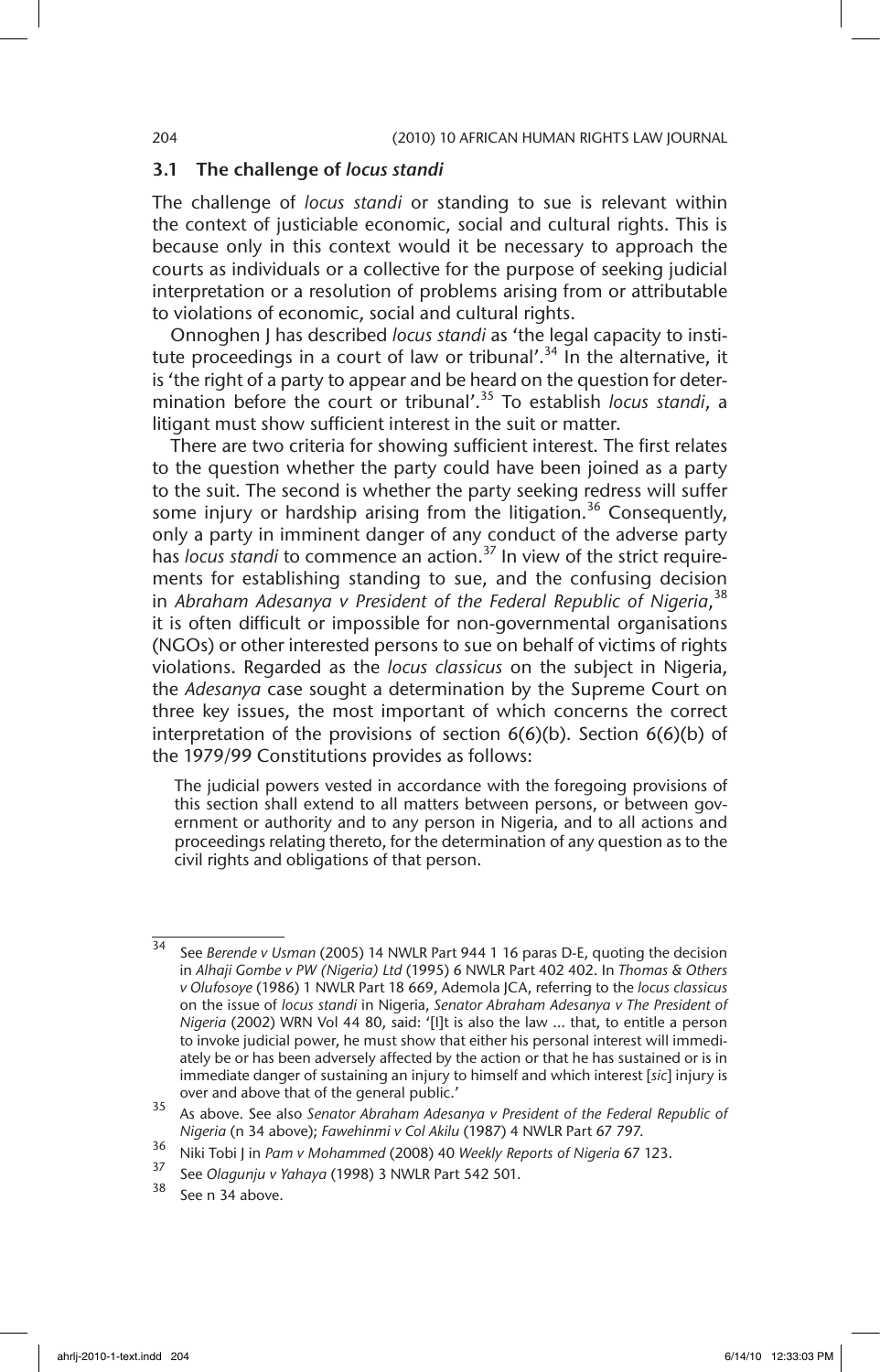In a minority opinion often confused as the majority decision on the matter, Mohammed Bello J expressed the following sentiment:

It seems to me that upon the construction of the subsection, it is only when the civil rights and obligations of the person who invokes the jurisdiction of the court, are in issue for determination that the judicial powers of the court may be invoked. In other words, standing will only be accorded to a plaintiff who shows that his civil rights and obligations have been or are in danger of being violated or adversely affected by the act complained of.

A careful survey of the decision in *Adesanya*'s case reveals that the Supreme Court was not unanimous on the real purport of section 6(6) (b) in relation to *locus standi* in Nigeria. While Nnamani and Idigbe JJ subscribed to Bello J's idea that section 6(6)(b) laid down a test for *locus standi*, Sowemimo and Obaseki II took the view expressed by Fatayi Williams CJ (then Chief Justice of Nigeria) to the contrary. Unfortunately, Uwais J, who had the casting vote, took a completely different view to the effect that the interpretation of section 6(6)(b) depended on the facts and circumstances of each case. This *lacuna* led to such confusion that a few subsequent cases<sup>39</sup> were decided on the basis that Bello J's opinion was the majority decision of the Supreme Court. The Court, however, clarified its position on the *Adesanya* case in *Owodunni v Registered Trustees of the Celestial Church and Others*. 40 In its lead judgment, Ogundare J confirmed that 'there was not a majority of the court in favour of Bello JSC's interpretation of section 6(6)(b) of the Constitution'. Instead, he pointed to the decision of Ayoola J of the Court of Appeal as correctly establishing the province of the section.

In the case referred to above, Ayoola J offered some illumination in the following words:

In most written Constitutions, there is a delimitation of the power of the three independent organs of government namely: the executive, the legislature and the judiciary. Section 6 of the Constitution which vests judicial powers of the Federation and the states in the courts and defines the nature and extent of such judicial powers does not directly deal with the right of access of the individual to the court. The main objective of section  $\vec{6}$  is to leave no doubt as to the definition and delimitation of the boundaries of the separation of powers between the judiciary on the one hand and the other organs of government on the other, in order to obviate any claim of the other organs of government, or even attempt by them to share judicial powers with the courts. Section 6(6)(b) of the Constitution is primarily and basically designed to describe the nature and extent of judicial powers vested in the courts. It is not intended to be a catch-all, all-purpose provision to be pressed into service for determination of questions ranging from *locus standi* to the most uncontroversial questions of jurisdiction.

I think that Ayoola J's judgment correctly establishes the province of *locus standi* to the extent that it holds that section 6(6)(b) is not its

<sup>39</sup> See *Fawehinmi v President, Federal Republic of Nigeria* (2007) 14 NWLR Part 1054 275 and *Okechukwu v Etukokwu* (1998) 8 NWLR Part 562 513.

<sup>40</sup> (2000) 10 NWLR Part 675 315.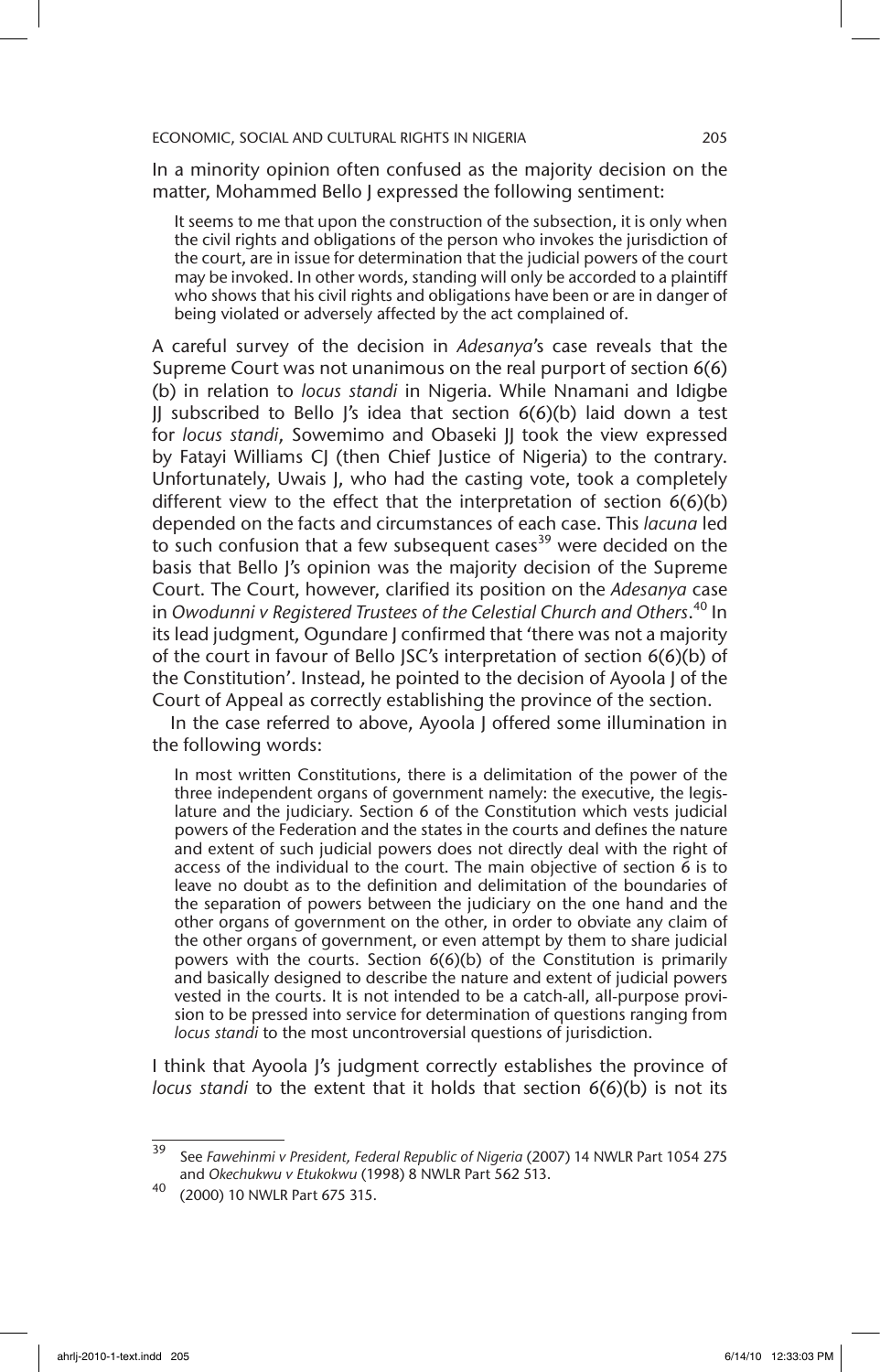legal basis. However, to the extent that it does not carefully establish its legal basis, it is necessary to devise a more inclusive definition of *locus standi* in a way that ensures that litigants need not demonstrate personal interest 'over and above'<sup>41</sup> those of the general public.<sup>42</sup> For this purpose, I propose a revision of the law<sup>43</sup> to allow for the *actio popularis*<sup>44</sup> or public interest litigation, where a person or organisation may institute a case on behalf of a third person or persons with commonality of grievance.<sup>45</sup> Shortly after this article was submitted, the Chief Justice of Nigeria made new rules of court<sup>46</sup> to dispense with the strict requirements of *locus standi.*47 According to section 3(e) of the Rules, no human rights case may be dismissed or struck out for want of *locus standi*.

### 3.2 The challenge of justiciability

Much has been written and said about the justiciability of economic, social and cultural rights.<sup>48</sup> In this article, I have referred to the opinion of some writers on the subject. For all the reasons advanced for the non-justiciability of economic, social and cultural rights – the implications for revenue allocation and separation of powers, the unavailability

<sup>41</sup> The Court of Appeal in *Fawehinmi v President, Federal Republic of Nigeria* (n 39 above) and Supreme Court in *Owodunni v Registered Trustees of the Celestial Church & Others* (n 40 above) applied the 'over and above' principle.

<sup>42</sup> See *Olufosoye* (n 34 above).

Essentially the Rules of Court.

<sup>44</sup> Interestingly, the ECOWAS Court relied on this in the *SERAP* case to hold that 'in public interest litigation, the plaintiff need not show that he has suffered any personal injury or has a special interest that needs to be protected to have standing. Plaintiff must establish that there is a public right which is worthy of protection which has been allegedly breached and that the matter in question is justiciable.' See the *SERAP* case (n 17 above) 16.

<sup>45</sup> Explaining the goal of public interest litigation, the Indian Supreme Court in *Peoples' Union for Democratic Rights (PUDR) v Union of India* (1983) 1 SCR 456 http://www. scribd.com/doc/17037501/PUDR (accessed 2 October 2009) held that it was to 'promote and vindicate public interest which demands that violations of constitutional or legal rights of large numbers of people who are poor, ignorant or in a socially or economically disadvantaged position should not go unnoticed and un-redressed'.

<sup>46</sup> Fundamental Rights (Enforcement Procedure) Rules 2009 (on file with author), which took effect on 1 December 2009.

<sup>&</sup>lt;sup>47</sup> Sec 3(e) lists the following as possible applicants in a human rights case: (i) anyone acting in his own interest; (ii) anyone acting on behalf of another person; (iii) anyone acting as a member of, or in the interest of, a group or a class of persons; (iv) anyone acting in the public interest; (v) associations acting in the interest of its members or other individual groups.

<sup>48</sup> Eg, Lester and An-Na'im restate the core arguments in the justiciability debate in Ghai & Cottrell (n 3 above). Lester believes that 'for reasons of democratic legitimacy, crucial resource allocation decisions are better left in the hands of the legislature and the executive, rather than being determined by an unelected judiciary' and that judicial intervention should take place only 'where there exists a clear and comprehensive dereliction of duty on the part of the two "democratic" branches of government'. For his part, An-Na'im thinks that 'if human rights are to be universal in a genu-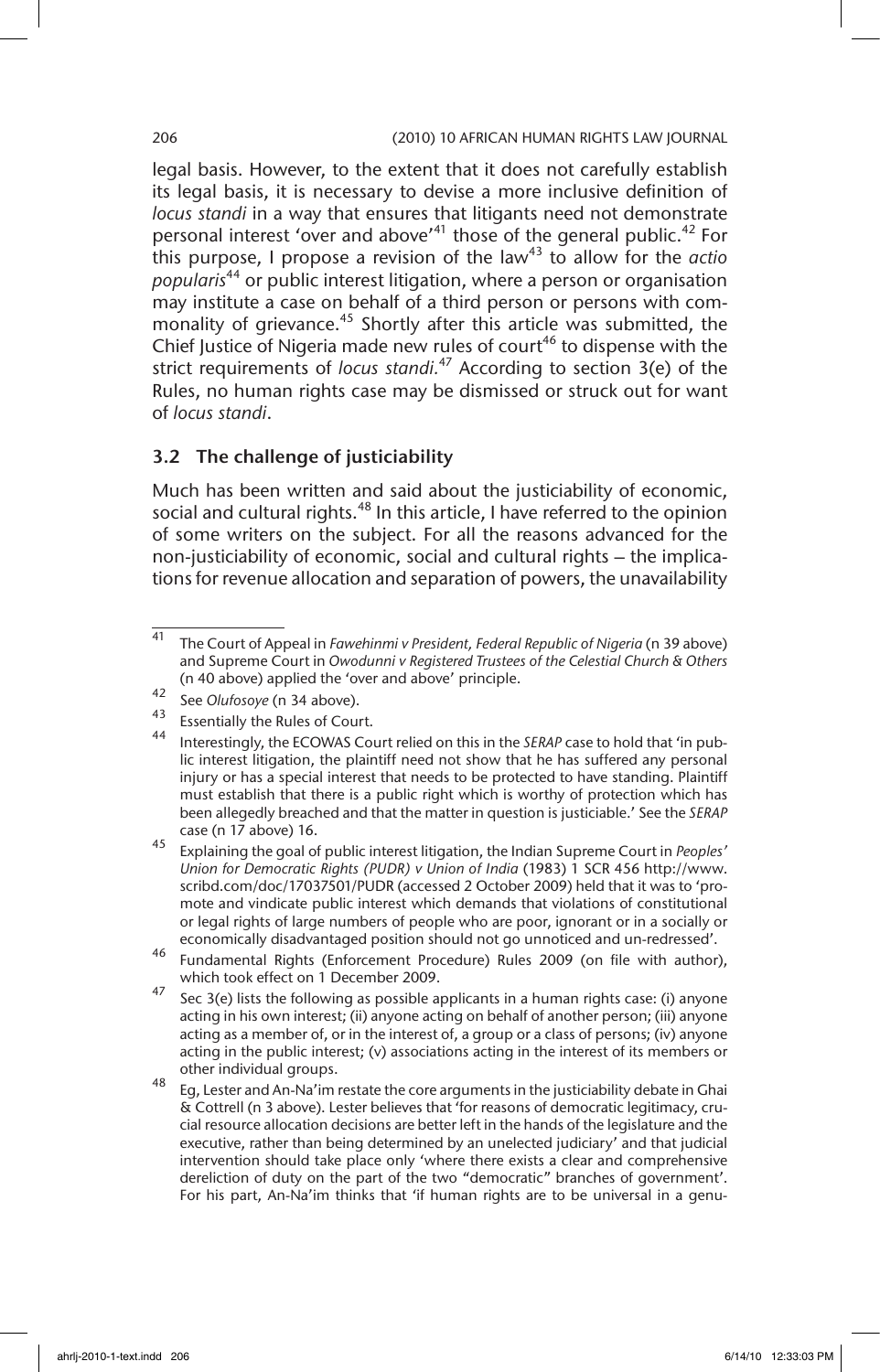or inadequacy of resources and implementation difficulties – the one point which continues to resonate is that regarding the financial implications of judicial decisions on economic, social and cultural rights. Proponents argue that economic, social and cultural rights involve considerable financial investments over which the judiciary is ill-equipped to adjudicate. This is untenable considering the financial implications of ordering fresh elections in Nigeria over the last two years since the last general elections in April 2007. The fact that every fresh election conducted depletes the commonwealth does not invalidate the legal competence of courts to adjudicate over election petitions. By the same token, the prospect of a huge financial outlay to meet the basic needs of citizens should not deter any judge from hearing economic, social and cultural rights cases on their merits.<sup>49</sup>

Whilst one would not argue for exclusive and/or first-hand recourse to litigation in cases involving violations of economic, social and cultural rights, it is imperative that one resorts to the judiciary in a country like Nigeria where there exists a sufficiently gross failure to uphold basic economic, social and cultural rights. Where the other two branches have failed to fulfil their responsibilities, the judiciary has a duty to intervene. The independent bar and NGOs must start this process. The judiciary will need to articulate a minimum core obligation below which the state cannot fall. This is essential in view of the penchant for states to rely on the idea of the progressive realisation to evade obligations freely assumed under ICESCR. Although the progressive realisation benchmark assumes that valid expectations and concomitant obligations of state parties under ICESCR are neither uniform nor universal, but relative to levels of development and available resources,  $50$  the Committee on Economic, Social and Cultural Rights (ESCR Committee) has clarified that it imposes an obligation to 'move as expeditiously and effectively as possible' towards achieving a set goal, namely, the full realisation of economic, social and cultural rights.<sup>51</sup> Furthermore, the ESCR Committee establishes a minimum core obligation on the basis of which every state party owes an obligation to 'ensure the satisfaction of minimum essential levels of each of the rights'.<sup>52</sup> State parties seeking

inely inclusive sense, they must include ESCR and that cannot be without judicial supervision of the performance of normal political and administrative process in this regard'. See L Lester of Herne Hill QC & C O'Cinneide 'The effective protection of socio-economic rights' in Ghai & Cottrell (n 3 above) 17-22 and AA An-Na'im 'To affirm the full human rights standing of economic, social and cultural rights' in Ghai & Cottrell (n 3 above) 7-16.

<sup>49</sup> See An-Na'im (n 48 above).

<sup>50</sup> A Chapman & S Russell (eds) *Core obligations: Building a framework for economic, social and cultural rights* (2002) 5.

<sup>51</sup> Para 9, General Comment 3 on 'The Nature of States Parties' Obligations' (5th session, 1990). See http://www.unhchr.ch/tbs/doc.nsf/(Symbol)/94bdbaf59b43a424c 12563ed0052b664?Opendocument (accessed 31 March 2010).

 $52$  General Comment 3 (n 51 above) para 10.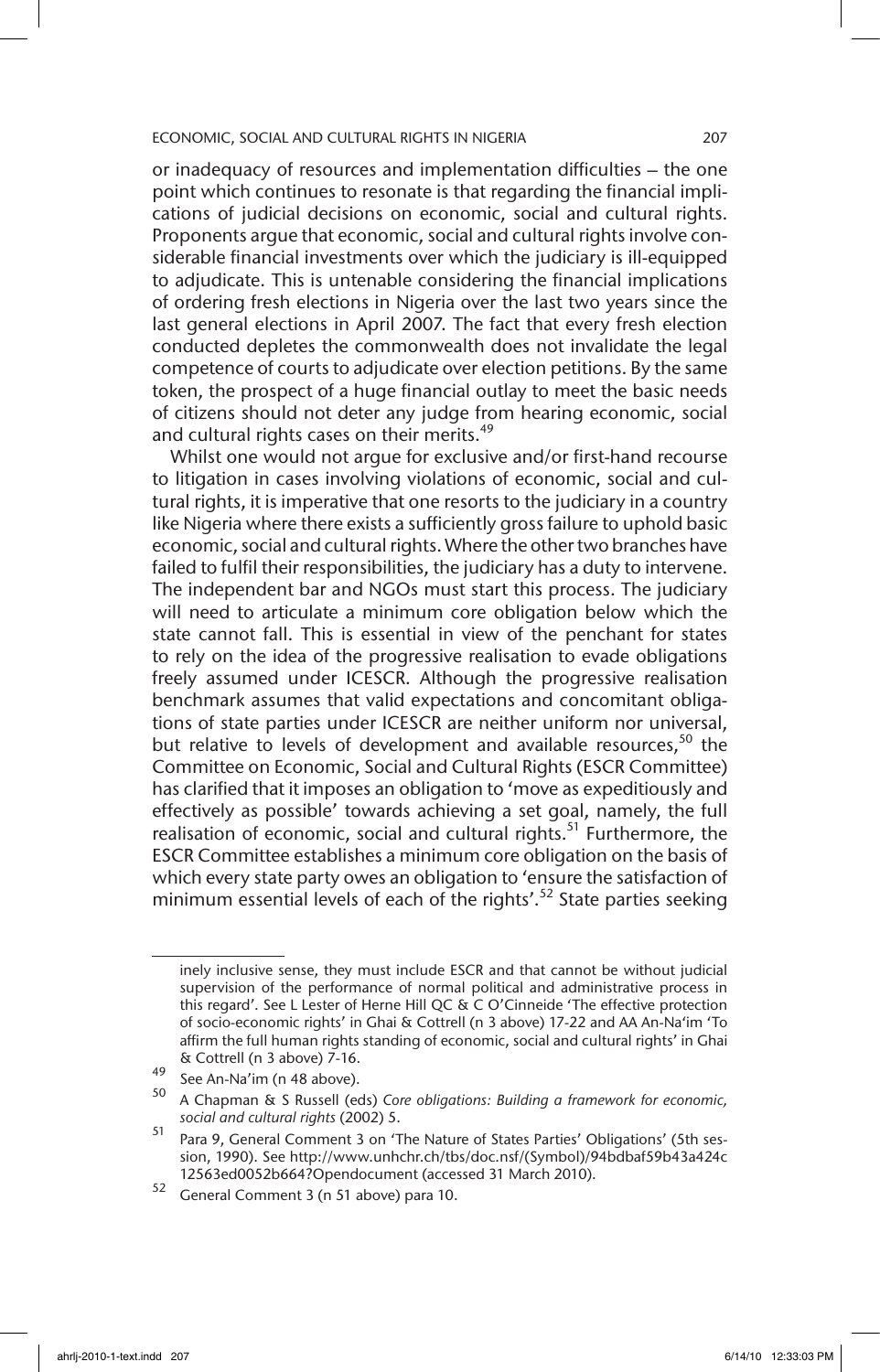to rely on the unavailability of resources to escape the minimum core obligation must demonstrate that 'every effort has been made to use all resources that are at its (their) disposition in an effort to satisfy, as a matter of priority, those minimum obligations'.<sup>53</sup> However, the South African Constitutional Court has rejected the 'minimum core' requirement on the ground that states may only be held to the standard of reasonability in the steps they take to guarantee economic, social and cultural rights. In a frequently-cited decision,<sup>54</sup> the Court declared:<sup>55</sup>

It is impossible to give everyone access even to a 'core service' immediately. All that is possible and all that can be expected of the state, is that it acts reasonably to provide access to the socio-economic rights … on a progressive basis.

### 3.3 The challenge of dualism

Dualism is described as legislative *ad hoc* incorporation of international rules. Under dualist systems, international law becomes applicable within the state's legal system only if and when the legislature passes specific implementing legislation.<sup>56</sup>

Nigeria has a dualist system regarding international law. Specifically, section 12 of the 1999 Constitution provides that: '[n]o treaty between the Federation and any other country shall have the force of law except to the extent to which any such treaty has been enacted into law by the National Assembly'. Interpreting this provision against Nigeria's obligations under the Convention of the International Labour Organisation, the Supreme Court insisted that section 12(1) was a condition precedent to applying international treaties ratified by her.<sup>57</sup> Specifically, the Court confirmed that '[i]n so far as the ILO Convention has not been enacted into law by the National Assembly, it has no force of

<sup>53</sup> As above.

<sup>54</sup> *Minister of Health & Others v Treatment Action Campaign & Others* 2002 5 SA 721 (CC) (*TAC* case). See http://www.law-lib.utoronto.ca/Diana/TAC\_case\_study/MinisterofhealthvTACconst.court.pdf (accessed 2 April 2010).

<sup>55</sup> *TAC* case (n 54 above) 24.

<sup>56</sup> See M Dixon & R McCorquodale *Cases and materials on international law* (2003) 109, quoting A Cassese *International law* (2001) 168-171 180. See also ME Adjami 'African courts, international law and comparative case law: Chimera or emerging human rights jurisprudence?' (2002) 24 *Michigan Journal of International Law* 103. For Brownlie, dualism 'points to the essential difference of international law and municipal law, consisting primarily in the fact that the two systems regulate different subject matter'. See I Brownlie *Principles of public international law* (1998) 31-32.

<sup>57</sup> See *The Registered Trustees of National Association of Community Health Practitioners of Nigeria & Others v Medical and Health Workers Union of Nigeria* (2008) 37 *WRN* 1.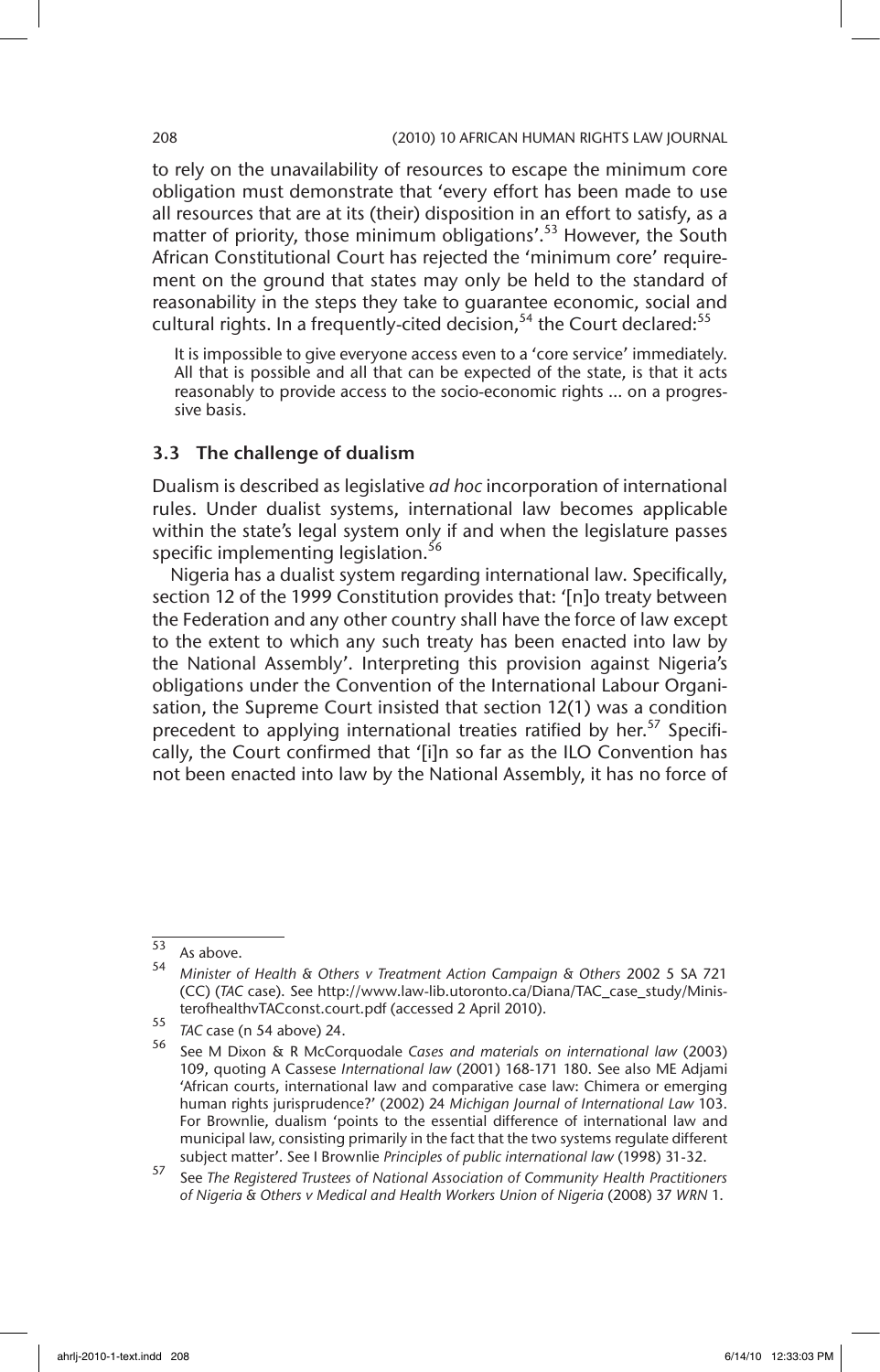law in Nigeria and cannot possibly apply'.<sup>58</sup> Although this decision violates a fundamental principle of international law, '[a] state cannot plead provisions of its own law or deficiencies in that law in answer to a claim against it for an alleged breach of its obligations under international law',<sup>59</sup> it nonetheless represents the true position of the law with respect to unincorporated treaties in Nigeria. For incorporated treaties, the position is different. In *Abacha v Fawehinmi,*60 a full panel of Nigeria's Supreme Court examined the legal effect of incorporated treaties, specifically the African Charter. The Court declared that such treaties become 'binding and our courts must give effect to it like all other laws falling within the judicial power of the courts'.<sup>61</sup> However, the Court was careful to clarify that such treaties with international flavour did not, by virtue of incorporation into domestic law, assume a status higher than the Constitution. Interestingly, the Court unwittingly liberalised access to courts for violations of economic, social and cultural rights by agreeing that once incorporated into domestic law, an international treaty without specific procedural provisions could be enforced by recourse to the Fundamental Rights Enforcement Procedure Rules made pursuant to chapter IV of the 1999 Constitution.<sup>62</sup>

# 4 Opportunities for realising economic, social and cultural rights

In this section, we explore opportunities for realising economic, social and cultural rights in Nigeria. In this regard, we shall consider the current constitutional review process; the clamour for a freedom of information law; legislative action; and citizens' education, empowerment and mobilisation.

### 4.1 The constitutional review process

Nigeria's bi-cameral legislature, comprising the Senate and House of Representatives, has a constitutional mandate to amend the Constitu-

<sup>58</sup> Sylvester Onu J 53 lines 30-35. He also referred to the decision of Ogundare J in *Abacha v Fawehinmi* SC 45/1997 http://www.nigeria-law.org/General%20Sanni%20Abacha%20 &%20Ors% 20%20V%20%20Chief%20Gani%20Fawehinmi.htm (accessed 22 October 2009), wherein he echoed the provisions of sec 12 that 'an international treaty entered into by the government of Nigeria does not become binding until enacted into law by the National Assembly'.

<sup>59</sup> See art 27 of the Vienna Convention on the Law of Treaties, 1969, referring to justification for failure to perform a treaty.

 $^{60}$  n 58 above.

 $^{61}$  n 58 above, 4.

<sup>62</sup> See judgment of O Achike J in *Abacha v Fawehinmi* (n 58 above) 20. See also *Oshevire v British Caledonian Airways* (1990) 7 NWLR Part 163 489 and *Ibidapo v Lufthansa Airlines* (1997) 4 NWLR Part 498 124.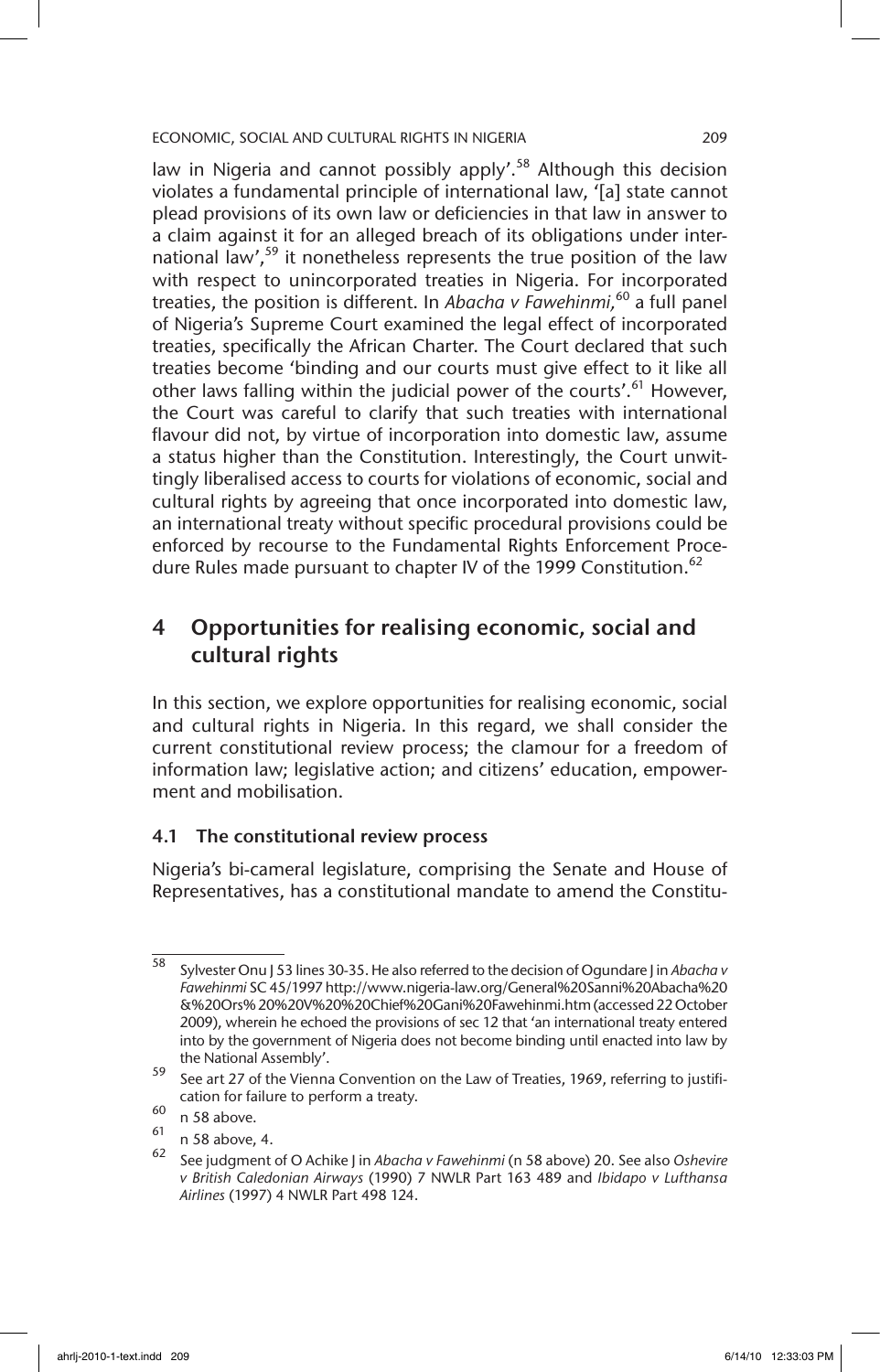tion. $63$  In furtherance of this mandate, both houses have attempted a review of the military-imposed Constitution of 1999 many times. Unfortunately, every attempt has failed. Its current attempt presents an opportunity for legislative proposals to place economic, social and cultural rights on a firm footing. To ensure equality of all categories of rights under the Constitution, it might be necessary to merge all rights under a single chapter in the Bill of Rights and to vest jurisdiction over a violation or threatened violation of these rights in the courts. This way the challenge of justiciability will be laid to rest. Concomitant to providing access to courts for violations of economic, social and cultural rights is gaining access to information necessary to evaluate government's performance in this critical area.

### 4.2 The debate on access to information

The journey to an access to information regime in Nigeria began ten years ago with the submission of a bill on the subject to the National Assembly. Unfortunately, Nigerians are yet to enjoy freedom of information. Although this significantly violates the promises of past and current governments, it presents an opportunity to litigate existing legislation guaranteeing access to information, such as the Environmental Impact Assessment Act, $64$  with a view to forcing the relevant institutions to open up the public debate. Specifically, it provides a latitude for citizens to interrogate government income and expenditure with a view to ensuring that needs are met in timely fashion.

### 4.3 Legislative action

Item 60 of the Second Schedule to the Constitution empowers the National Assembly to establish and regulate authorities of the federation or any state 'to promote and enforce the observance of the Fundamental Objectives and Directive Principles contained in this Constitution'. This presents an interesting opportunity for the legislature to hold the executive accountable for steps taken to progressively realise economic, social and cultural rights. The Bar Association should engage

 $\frac{63}{63}$  Sec 9 of the 1999 Constitution invests the National Assembly with this mandate.

Cap E12, Laws of the Federation 2004. The Act sets out general principles, procedure and methods to enable the prior consideration of environmental impact assessment on certain public or private projects. Sec 2(1) provides: 'The public or private sector of the economy shall not undertake or embark on or authorise projects or activities without prior consideration, at an early stage, of their environmental effects.' The Act enjoins the relevant agency responsible for the environment to 'give an opportunity to government agencies, members of the public, experts in any relevant discipline and interested groups to make comment on the environmental impact assessment of the activity' before it gives a decision on any activity to which an EIA has been produced (sec 7). Furthermore, the Act mandates the agency to publish its decision in a manner that members of the public can be notified (sec 9(3)). These sections provide a veritable opportunity to challenge a denial of access to government-held information and should be explored to broaden existing interventions.